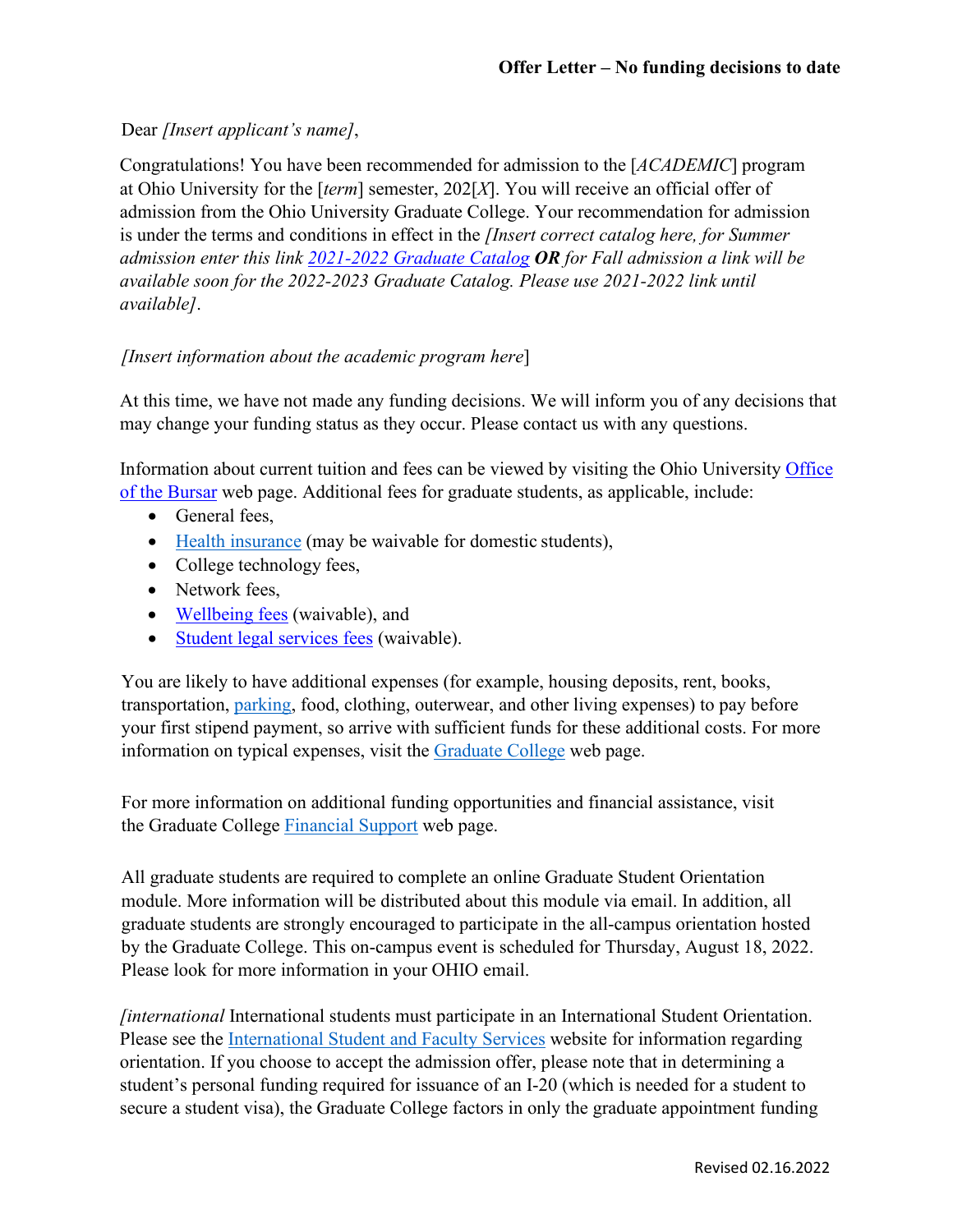for the student's first two semesters in the program (not the whole year). ]

*[Include programmatic supplemental information.]*